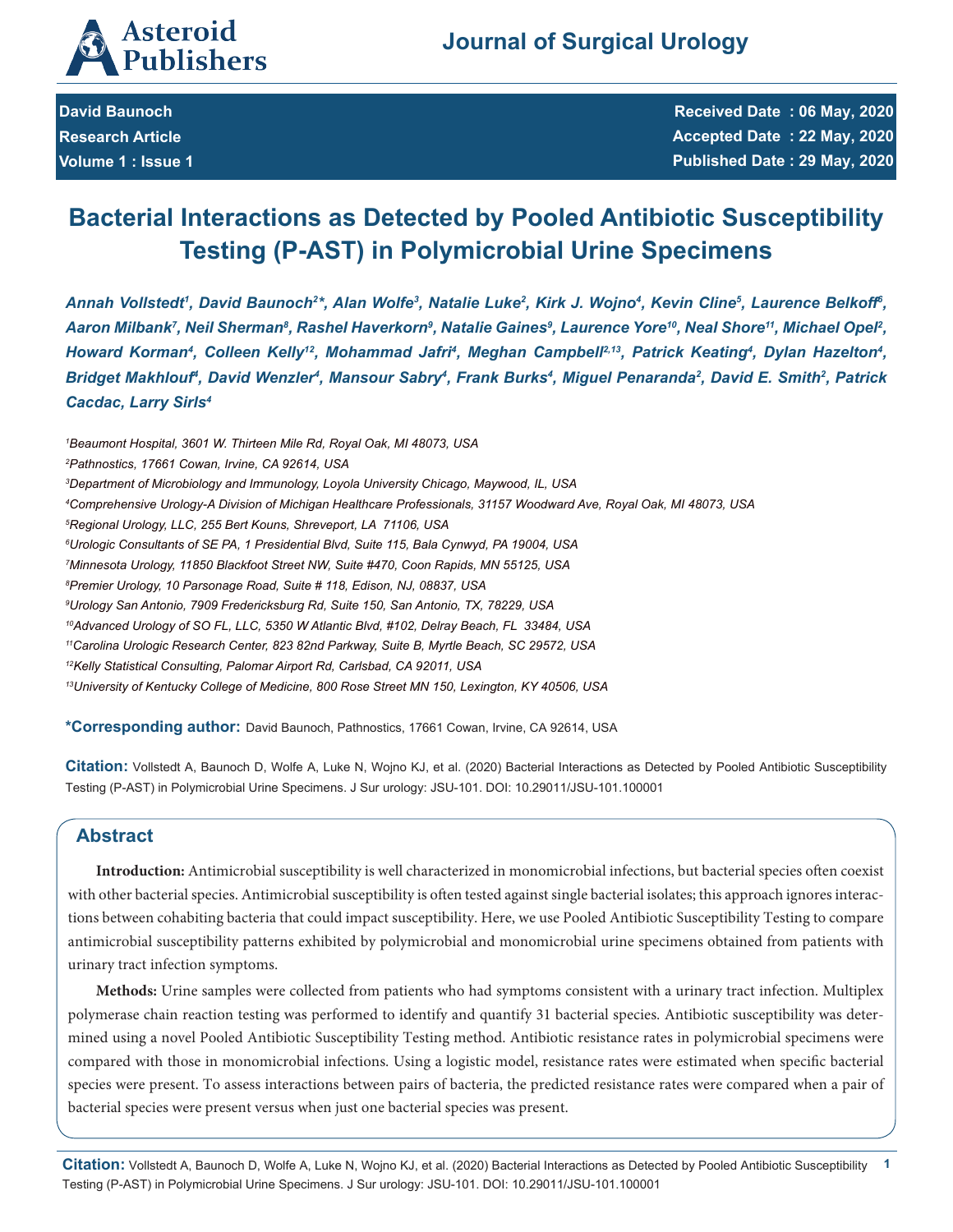**Results:** Urine specimens were collected from 3,124 patients with symptoms of urinary tract infection. Of these, multiplex polymerase chain reaction testing detected bacteria in 61.1% (1910) of specimens. Pooled Antibiotic Susceptibility Testing results were available for 70.8% (1352) of these positive specimens. Of these positive specimens, 43.9% (594) were monomicrobial, while 56.1% (758) were polymicrobial. The odds of resistance to ampicillin ( $p = 0.005$ ), amoxicillin/clavulanate ( $p = 0.008$ ), five different cephalosporins, vancomycin ( $p = 0.0001$ ), and tetracycline ( $p = 0.010$ ) increased with each additional species present in a polymicrobial specimen. In contrast, the odds of resistance to piperacillin/tazobactam decreased by 75% for each additional species present (95% CI 0.61, 0.94,  $p = 0.010$ ). For one or more antibiotics tested, thirteen pairs of bacterial species exhibited statistically significant interactions compared with the expected resistance rate obtained with the Highest Single Agent Principle and Union Principle.

**Conclusion:** Bacterial interactions in polymicrobial specimens can result in antimicrobial susceptibility patterns that are not detected when bacterial isolates are tested by themselves. Optimizing an effective treatment regimen for patients with polymicrobial infections may depend on accurate identification of the constituent species, as well as results obtained by Pooled Antibiotic Susceptibility Testing.

# **Keywords**

Urinary Tract Infection; Antibiotic Susceptibility; Polymicrobial; Microbiome; Diagnostic Test; Microbiota; Clinical Microbiology; Bacterial Interactions; Statistical Models

## **Introduction**

The standard of care for diagnosis of Urinary Tract Infections (UTIs) is a Standard Urine Culture (SUC) along with antimicrobial susceptibility testing, and has served to guide treatment since the early 1950s. The methodology relies on an "*Escherichia coli* (*E. coli*)-centric" view that perceives UTIs as caused by one or two pathogens[1]. Recent findings, however, reveal that SUC often misses the vast majority of urinary tract organisms and uropathogens[2]. This deficiency limits potentially valuable information that should be provided to the treating clinicians. The nomenclature and basic concepts of UTI are based on the now disproven dogma that the lower urinary tract is sterile. Even though the mere presence of an organism should not automatically prompt antibiotic treatment, clinicians will likely benefit from a more comprehensive report of organisms present in the urine samples from symptomatic patients.

With this clinical need in mind, we recently developed a Multiplex Polymerase Chain Reaction (M-PCR)-based urinary organism detection and analysis method. with primers and probes explicitly designed against 31 commonly identified UTI-associated bacteria species, the test not only identify positive organism(s) but also calculate each of their concentrations in the urine, and has a faster turnaround time than SUC[3].

In parallel, antibiotic resistance has been well-studied in monomicrobial infections, but is less characterized in polymicrobial infections. It has been reported that up to 39% of UTI infections are polymicrobial in nature [2-4]. Cological interactions are found to be potentially crucial for the growth and survival of bacteria in polymicrobial communities. Even if not all of the organisms are directly pathogenic and associated with UTI symptoms, the interactions among different species of bacteria can alter responses to antibiotics in polymicrobial settings, which may have potentially significant clinical impacts [5-8].

Current Antibiotic Susceptibility Testing (AST) ignores bacterial interactions: each bacterium is tested in isolation against an antibiotic, providing no opportunity to assess bacterial interactions. Ignoring bacterial interactions can either lead to potential treatment failure or prevent the use of efficacious antibiotics. Both scenarios can have serious clinical consequences. Here, we introduce a novel method called Pooled Antibiotic Susceptibility Testing (P-AST), (patent number 10,160,991), which involves simultaneously growing all detected bacteria together in the presence of antibiotics and then measuring susceptibility. Thus, P-AST considers interactions between cohabiting bacterial species. We obtained urine specimens from patients presenting with UTIlike symptoms to 37 urology clinics. First, we estimated the odds of resistance to 18 antibiotics or antibiotic combinations relative to increasing numbers of bacterial species in a specimen. We found that antimicrobial susceptibility patterns in polymicrobial specimens differed from those observed in monomicrobial specimens. Since standard of care relies on assessment of antibiotic susceptibility in monomicrobial infections, these findings show that P-AST could serve as a more accurate predictor of antibiotic susceptibility.

**Citation:** Vollstedt A, Baunoch D, Wolfe A, Luke N, Wojno KJ, et al. (2020) Bacterial Interactions as Detected by Pooled Antibiotic Susceptibility **2** Testing (P-AST) in Polymicrobial Urine Specimens. J Sur urology: JSU-101. DOI: 10.29011/JSU-101.100001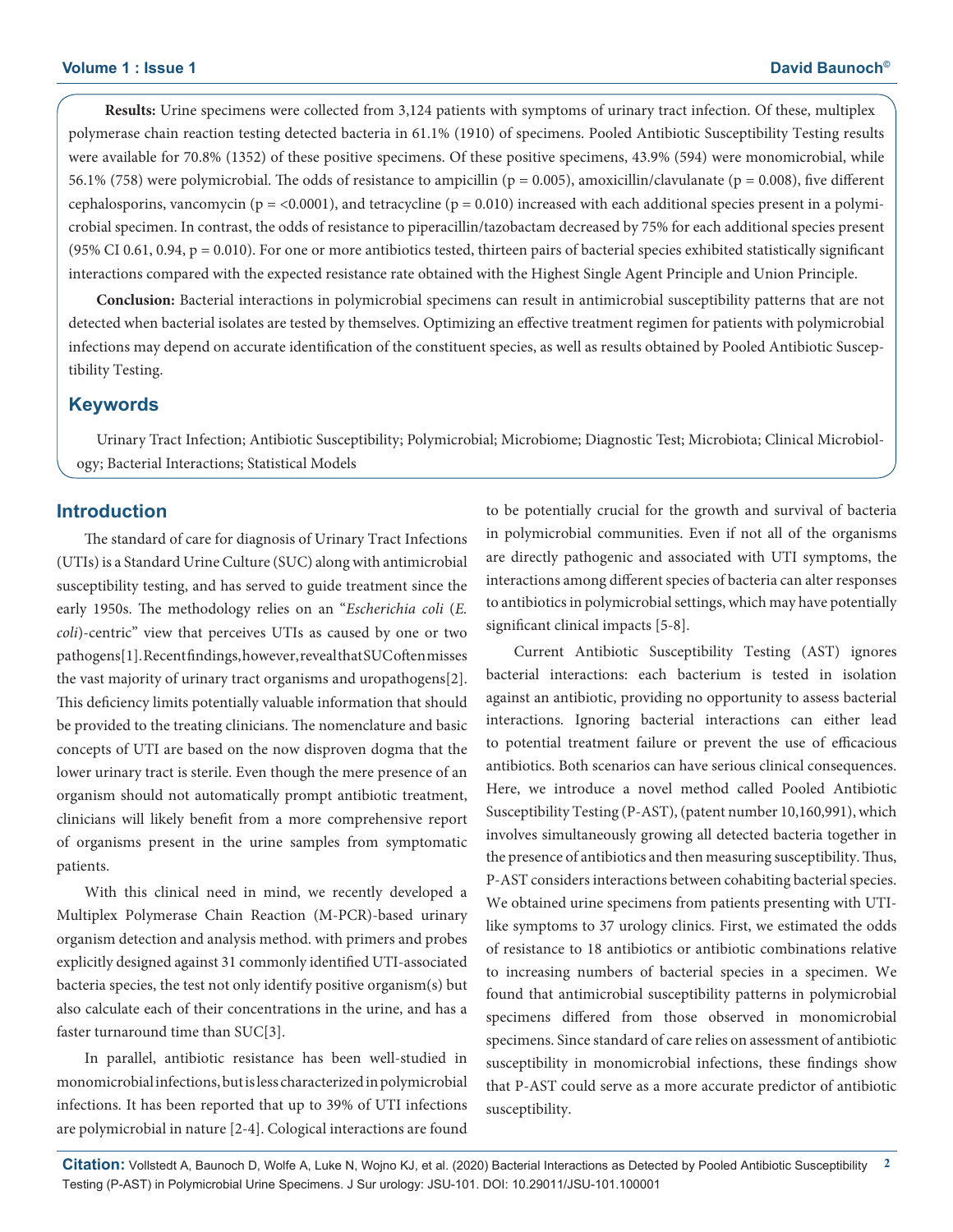# **Methods**

#### **Patient participation and sample handling**

This study combines data from two studies of antibiotic resistance patterns in elderly patients presenting with symptoms consistent with a UTI. Retrospective data and patient information (Western IRB number 20171870) were obtained from a single site (Comprehensive Urology, Royal Oak, MI) for 613 patients who presented between March and July 2018. Prospective data and patient information (Western IRB number 20181661) were obtained for 2,511 patients who presented at any of 37 geographically disparate clinics in the United States between July 2018 and February 2019. All subjects met the following inclusion and exclusion criteria. Inclusion criteria included: symptoms of acute cystitis, complicated UTI, persistent UTI, recurrent UTI, prostatitis, pyelonephritis,interstitial cystitis (at any age), symptoms of other conditions at ≥60 years of age, specimen volumes sufficient to permit urine culture and Multiplex Polymerase Chain Reaction (M-PCR) combined with Pooled Antibiotic Sensitivity Testing (P-AST), patient informed consented, documented times at which the specimens were collected and stabilized with boric acid in grey-top tubes. Exclusion criteria included prior participation in this study, antibiotics taken for any reason other than UTI at the time of enrollment, chronic  $(≥10 \text{ days})$  indwelling catheters, selfcatheterization, and urinary diversion. Antibiotic susceptibility data were available for 1,352 of the 3,124 patients (43.3%).

#### **DNA extraction and analysis**

DNA extraction was performed using the KingFisher/ MagMAX™ Automated DNA Extraction instrument and the MagMAX™ DNA Multi-Sample Ultra Kit (ThermoFisher, Carlsbad, CA). 400 µL of urine were transferred to 96-well deepwell plates, sealed, and centrifuged to concentrate the samples, and then the supernatant was removed. Enzyme Lysis Mix (220 µL/ well) was added to the samples, which were then incubated for 20 min at 65ºC. Proteinase K Mix (PK Mix) was added (50 µL/well) and incubated for 30 min at 65ºC. Lysis buffer (125 µL/well) and DNA Binding Bead Mix (40 µL/well) were added, and the samples were vortexed for a minimum of 5 min. Each 96-well plate was loaded into the KingFisher/MagMAX Automated DNA Extraction instrument, which was operated in accordance with standard operating procedures.

DNA analysis was conducted using the Guidance<sup>®</sup> UTI Test (Pathnostics, Irvine, CA). . Samples were mixed with universal PCR master mix and amplified using TaqMan technology on the Life

Technologies 12K Flex OpenArray System™ (Life Technologies, Carlsbad, CA). DNA samples were spotted in duplicate on 112 format OpenArray chips. Plasmids unique to each bacterial species being tested were used as positive controls. *Candida tropicalis* was used as an inhibition control. A data analysis tool developed by Pathnostics was used to sort data, assess the quality of data, summarize control sample data, identify positive assays, calculate concentrations, and generate draft reports. Probes and primers were used to detect the following bacteria through M-PCR: *A. baumannii*, *A. schaalii*, *A. urinae*, *A. omnicolens*, *C. freundii*, *C. koseri*, *C. riegelii*, *K. aerogenes*, *E. faecalis*, *E. coli*, *K. oxytoca*, *K. pneumoniae*, *M. morganii*, *M. tuberculosis*, *M. genitalium*, *M. hominis*, *P. agglomerans*, *P. mirabilis*, *P. stuartii*, *P. aeruginosa*, *S. marcescens*, *S. aureus*, *S. agalactiae*, and *U. urealyticum.* Probes and primers also were used to detect the following bacterial groups: Coagulase negative staphylococci (CoNS) (*S. epidermidis, S. haemolyticus, S. lugdunensis, Staphylococcus saprophyticus*); Viridans group streptococci (VGS) (*S. anginosus, S. oralis, S. pasteuranus*). The quantities of each of the detected bacterial species were determined using the standard curve method: first, standard curves of each of the bacterial species were generated from testing replicates of dilution series of known concentrations of each of the calibrator bacteria; constants necessary for the quantitation of each of the bacterial species in unknown samples, such as slope and intercept, were established from each of the standard curves; then PCR Ct values of a target bacteria species from an unknown sample were compared to the standard curve, and the concentration of the target bacteria species (cells/ul) present in an unknown sample was extrapolate and determined. Bacteria with quantity of  $\geq$ 10,000 cells/mL were defined as positive, and bacteria with quantity < 10,000 cells/mL were defined as negative.

#### **Pooled - Antibiotic Susceptibility Testing**

P-AST was performed by aliquoting 1 mL of patient urine specimen into a 1.7 mL microcentrifuge tube. After centrifugation, the supernatant was aspirated and discarded, leaving approximately 500 µL of patient sample in the microcentrifuge tube. One mL of Mueller Hinton Growth Media was then aliquoted into the patient sample in the microcentrifuge tube and the tubes were incubated at 35°C in a non-CO<sub>2</sub> incubator for 6 hours. Mueller Hinton Agar was used as a negative control. Those samples that reached a minimum threshold of 10,000 cells/mL were then diluted by aliquoting 0.5 mL of sample into a 50 mL conical tube containing Mueller Hinton Growth Media. 96-well plates pre-loaded with antibiotics were then inoculated with diluted samples and incubated along

**Citation:** Vollstedt A, Baunoch D, Wolfe A, Luke N, Wojno KJ, et al. (2020) Bacterial Interactions as Detected by Pooled Antibiotic Susceptibility **3** Testing (P-AST) in Polymicrobial Urine Specimens. J Sur urology: JSU-101. DOI: 10.29011/JSU-101.100001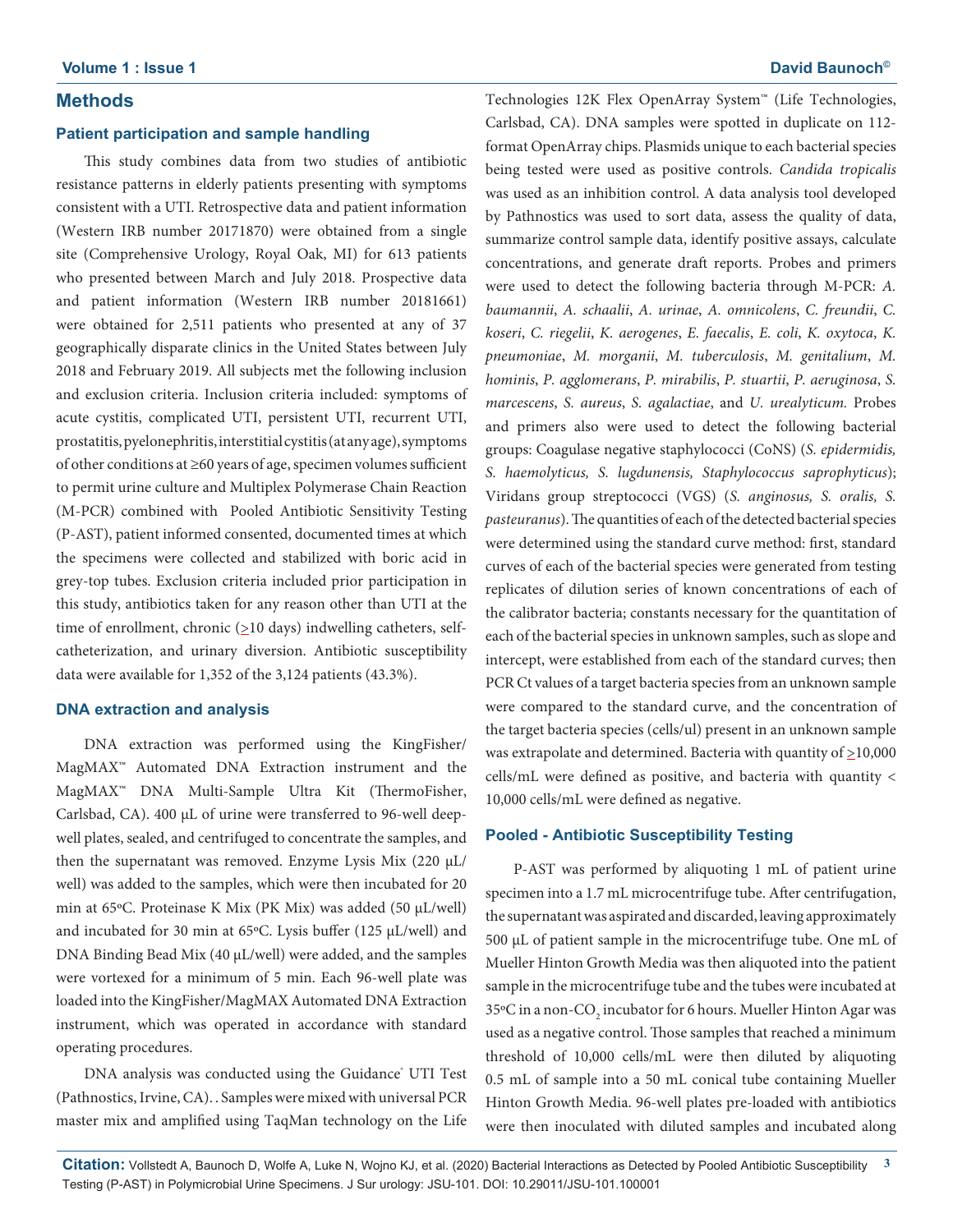with control plates for 12-16 hours at 35ºC in a single layer. Optical density of samples was then read on a DensiCHEK plate reader<sup>™</sup> (BioMerieux, Marcy-l'Étoile, France).

AST is currently unavailable for *P. agglomerans,U. urealyticum, A. schaalii, A. urinae, A. omnicolens, C. riegelii, M. hominis*, and *M. genitalium, M. tuberculosis, S. anginosus, U. urealyticum, and VGS*, due to fastidious in vitro growth characteristics.

#### **Statistical Methods**

Logistic regression was used to compare resistance rates in monomicrobial and polymicrobial infections. Specifically,18 different logistic regression models were fit to the data: the response variable was an indicator of whether the specimen was resistant to the specific antibiotic or not and the predictor variable was an indicator of whether the infection was monomicrobial or polymicrobial. Specimens were classified as monomicrobial if a single bacterial species was detected above the 10000 cells/mL threshold; they were classified as polymicrobial if two or more distinct bacteria species were detected above that threshold. Similar logistic regression models also were run, using the number of distinct bacterial species as the predictor variable.

Interactions between pairs of bacterial species were investigated using a logistic regression model to predict resistance in the presence of specific bacterial species. In this model, the response was an indicator variable of resistance and the predictor variables were 16 indicators of the presence of the following bacterial species or groups that tested positive in at least 30 samples; these were *A. schaalii, A. urinae, A. omnicolens, CoNS, C. riegelii, E. faecalis, E. coli, K. oxytoca, K. pneumoniae, M. morganii, P. mirabilis, P. aeruginosa, S. aureus, S. agalactiae, U. urealyticum,* and VGS*.* A backward stepwise model selection was performed on the model with all main effects and all pairwise interactions using an enter significance level of  $\alpha$ =0.10 and an exit significance level of  $\alpha$ =0.05 to obtain the best fitting model. This model was used to predict resistance rates when a specific bacterial species was present or when a specific pair of species was present.

Using the logistic regression model described above, the resistance rate for a pair of species was compared to the resistance rates for each species alone. Two different principles were applied to calculate the expected resistance rate to a pair of species that do not interact: (a) Highest Single Agent Principle (HSAP) (a commonly used model for drug interactions) and (b) Union Principle (UP) (also used to model drug interactions).

Using the HSAP, a pair of species was considered to have an interaction if the resistance rate of the pair of species was statistically different from the highest resistance rate of each of the two species alone. This model is based on the idea that a pooled specimen containing two species will survive application of a specific antibiotic only if the more resistant species survives. When an antibiotic is applied to the pool, it may kill off species A, but if species B survives, the pool is called resistant.

The UP assumes a pair of bacteria (species A and B) is made up of one genetic variant of species A and one genetic variant of species B, and that the pool is resistant if either species A is resistant or if species B is resistant. If species A is resistant with probability  $P(A)$ , and species B is resistant with probability  $P(B)$ , then the probability of resistance of the pool is:

# $P(pooled resistance) = P(A) + P(B) - P(A) P(B)$

This assumes the two species do not interact, and therefore act independently.

Interactions were statistically tested using bootstrapped samples of the 1,352 patients with antibiotic resistance results; each patient was randomly selected with replacement. A logistic regression with terms in the best fitting model selected as above was fit to each bootstrapped sample. The predicted resistance when the pair of species was present was compared to the predicted resistance to each species alone using the model fit to the bootstrap sample (assuming either the HSAP or UP). 5000 bootstrapped samples were generated and analyzed. If 97.5% or greater of the bootstrapped samples demonstrated a pool resistance higher than expected, the interaction was deemed to show a statistically significant interaction with increased resistance. If 97.5% or greater of the bootstrapped samples demonstrated a pool resistance lower than expected, the interaction was deemed to show a statistically significant interaction with decreased resistance.

Since resistance testing is not generally performed for monomicrobial infections of the following bacterial species, interactions with these species or groups were not tested: *P. agglomerans, U. urealyticum, A. schaalii, A. urinae, A. omnicolens, C. riegelii, M. hominis*, and *M. genitalium, M. tuberculosis, S. anginosus, U. urealyticum, and VGS*.

#### **Results**

A total of 3,124 patients, from two studies and from 37 geographically disparate urology clinics in the United States, presenting with symptoms consistent with a UTI, were initially included in the study. P-AST data were available for 43.3% (1352) of these patients (**Figure 1**). The demographics and presenting symptoms for these 1352 patients are presented in **Table 1.** Their

**Citation:** Vollstedt A, Baunoch D, Wolfe A, Luke N, Wojno KJ, et al. (2020) Bacterial Interactions as Detected by Pooled Antibiotic Susceptibility **4** Testing (P-AST) in Polymicrobial Urine Specimens. J Sur urology: JSU-101. DOI: 10.29011/JSU-101.100001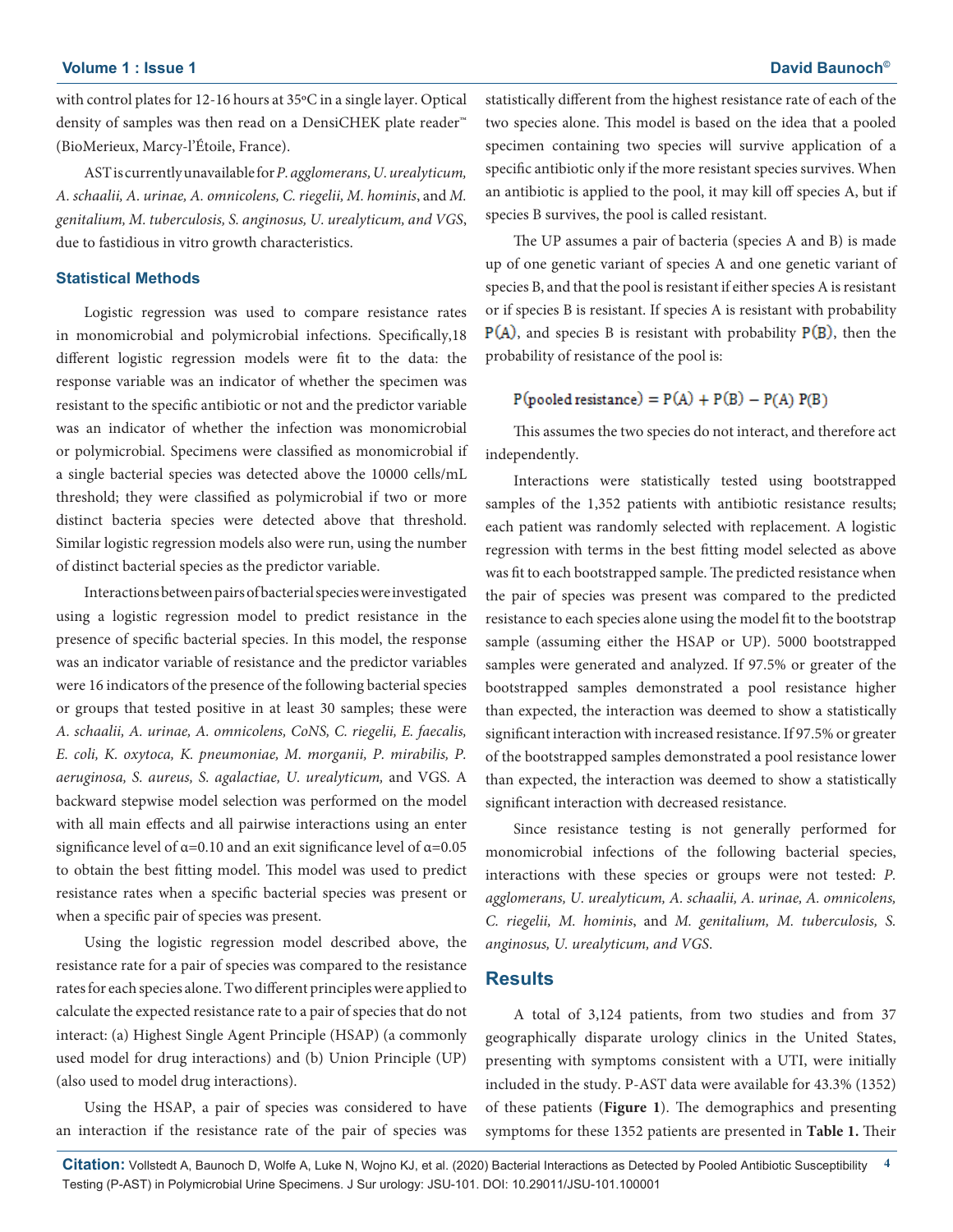mean age was 75 years. Sixty-six percent (887/1,352) were female, whereas 34% (465/1,352) male.



**Figure 1:** Flow chart of patient samples.

| Parameter                          | <b>All Subjects</b><br>$(N=1352)$ |  |  |  |  |  |  |  |
|------------------------------------|-----------------------------------|--|--|--|--|--|--|--|
| Age (years)                        |                                   |  |  |  |  |  |  |  |
| Mean (SD)                          | 74.9 (8.5)                        |  |  |  |  |  |  |  |
| Median                             | 75                                |  |  |  |  |  |  |  |
| Min, Max                           | 31.0,100.0                        |  |  |  |  |  |  |  |
| $Sex - n$ (%)                      |                                   |  |  |  |  |  |  |  |
| Male                               | 465 (34.4%)                       |  |  |  |  |  |  |  |
| Female                             | 887 (65.6%)                       |  |  |  |  |  |  |  |
| Baseline Symptoms - n (%)          |                                   |  |  |  |  |  |  |  |
| Burning sensation when urinating   | 474 (35.1%)                       |  |  |  |  |  |  |  |
| Urinating incontinence             | 459 (34.0%)                       |  |  |  |  |  |  |  |
| Cloudy or strong-smelling urine    | 267 (19.8%)                       |  |  |  |  |  |  |  |
| Pain                               | 260 (19.2%)                       |  |  |  |  |  |  |  |
| - Abdominal                        | 119 (8.8%)                        |  |  |  |  |  |  |  |
| - Flank                            | 47 (3.5%)                         |  |  |  |  |  |  |  |
| - Lower back                       | 67 (5.0%)                         |  |  |  |  |  |  |  |
| - Base of penis or Behind scrotum  | 7(0.5%)                           |  |  |  |  |  |  |  |
| Pelvic discomfort                  | 161 (11.9%)                       |  |  |  |  |  |  |  |
| Lower grade fever                  | 23 (1.7%)                         |  |  |  |  |  |  |  |
| Frequency                          | 475 (35.1%)                       |  |  |  |  |  |  |  |
| Urgency                            | 515 (38.1%)                       |  |  |  |  |  |  |  |
| Nocturia                           | 456 (33.7%)                       |  |  |  |  |  |  |  |
| Baseline Atypical Symptoms - n (%) |                                   |  |  |  |  |  |  |  |
| Acute change in mentation          | 24 (1.8%)                         |  |  |  |  |  |  |  |

**Table 1:** Demographics and symptoms.

By M-PCR, 38.9% (1,214/3,124) of the specimens were negative for bacteria, whereas 61.1% (1,910/3,124) were positive. P-AST data were available for 1,352 (70.7%) of these 1,910 positive specimens,. Of these 1,352 specimens, 43.9% (594/1,352) were monomicrobial, whereas 56.1% (758/1,352) were polymicrobial.

Five hundred and fifty eight positive samples lacked antimicrobial susceptibility data for the following reasons:

- (1) no species were detected at  $\geq$  10,000 cells/mL (correlating to colony forming units/mL) and thus no species were tested against antibiotics;
- (2) the species detected by PCR were fastidious (i.e., they required specific growth conditions, extremely restrictive growth conditions, or extreme length of time in order to perform susceptibility testing);
- (3) prior antimicrobial use caused bacteria to fail to thrive in the P-AST assay; or
- (4) species were not identified because the M-PCR reaction was inhibited. M-PCR inhibition can occur when an interfering substance prevents the amplification and subsequent detection of the PCR product associated with targeted DNA.

Odds ratios of antibiotic resistance in polymicrobial versus monomicrobial specimens are shown in **Table 2**, along with the odds ratio of resistance for each increase in the number of bacterial species in polymicrobial specimens. The resistance rates of polymicrobial samples were generally higher than the rates of monomicrobial samples; 10 of 18 antibiotics or antibiotic combinations had statistically higher resistance rates for polymicrobial samples. The odds of resistance for each additional species identified in a polymicrobial specimen increased for ampicillin, amoxicillin/clavulanate, five of the six of the cephalosporins tested, vancomycin, and tetracycline. The opposite was true for piperacillin/tazobactam, where each additional species in a polymicrobial specimen resulted in a 75% decrease in the odds of resistance (95% CI 0.61, 0.94, p = 0.01).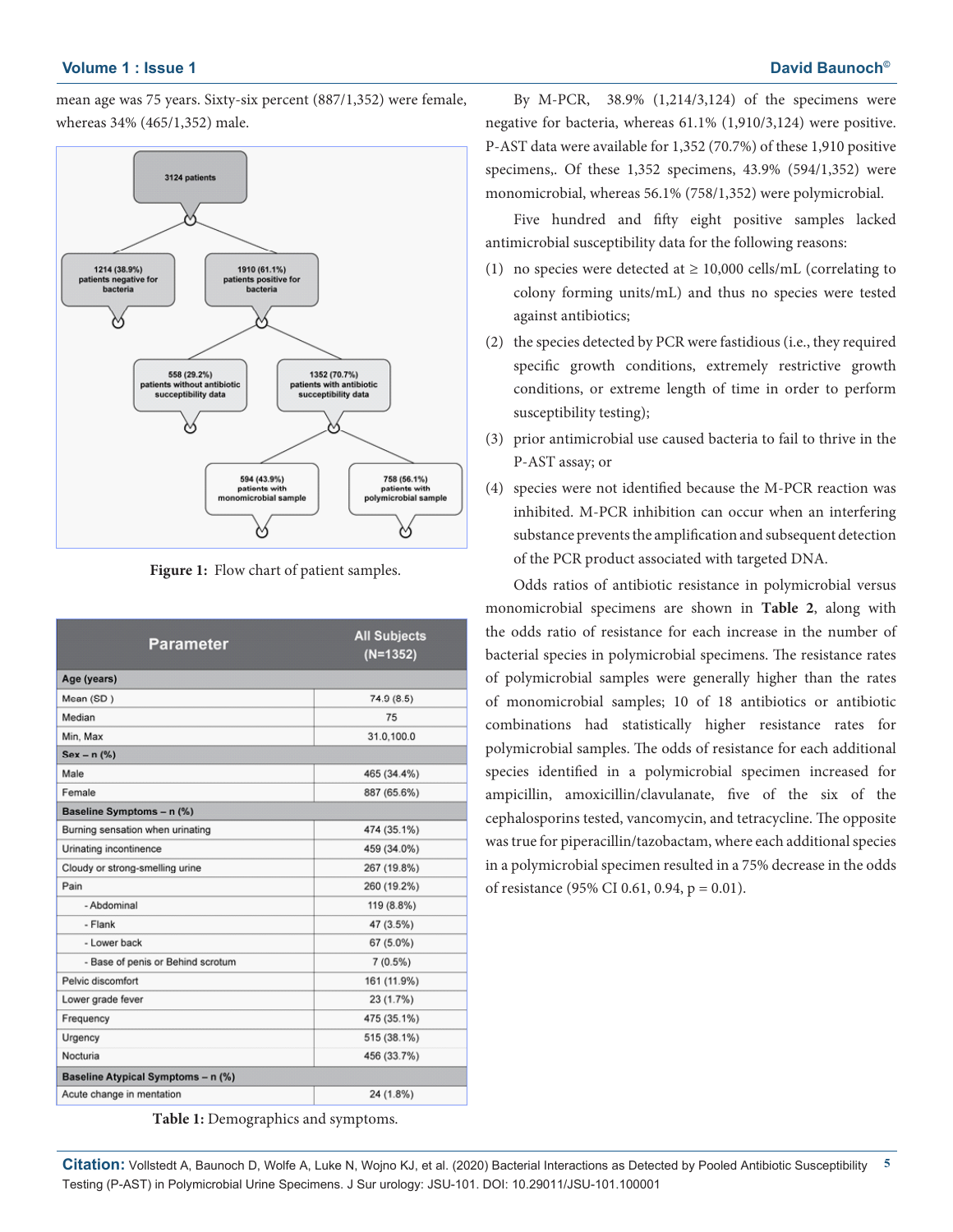# **Volume 1 : Issue 1 David Baunoch©**

|                               | <b>Odds Ratio of Resistance</b>   |          | <b>Odds Ratio of</b>                                    |           |  |  |  |  |  |  |
|-------------------------------|-----------------------------------|----------|---------------------------------------------------------|-----------|--|--|--|--|--|--|
| <b>Antibiotic</b>             | Polymicrobial<br>v. Monomicrobial | p-value  | <b>Resistance for Each</b><br><b>Additional Species</b> | p-value   |  |  |  |  |  |  |
| <b>Penicillins</b>            |                                   |          |                                                         |           |  |  |  |  |  |  |
| Ampicillin                    | 1.37 (1.10, 1.70)                 | $0.005*$ | 1.14 (1.05, 1.24)                                       | $0.001*$  |  |  |  |  |  |  |
| <b>Combinations</b>           |                                   |          |                                                         |           |  |  |  |  |  |  |
| Amoxicillin/Clavulanate       | 1.38 (1.09, 1.74)                 | $0.008*$ | 1.16 (1.07, 1.26)                                       | $0.0005*$ |  |  |  |  |  |  |
| Ampicillin/Sulbactam          | 1.13 (0.89, 1.42)                 | 0.32     | 1.05 (0.96, 1.14)                                       | 0.30      |  |  |  |  |  |  |
| Trimethoprim/Sulfamethoxazole | 1.09 (0.88, 1.37)                 | 0.43     | 0.98 (0.91, 1.07)                                       | 0.69      |  |  |  |  |  |  |
| Piperacillin/Tazobactam       | 0.69(0.43, 1.11)                  | 0.12     | 0.75(0.61, 0.94)                                        | $0.010*$  |  |  |  |  |  |  |
| <b>Cephalosporins</b>         |                                   |          |                                                         |           |  |  |  |  |  |  |
| Cefaclor                      | 1.42 (1.15, 1.77)                 | $0.001*$ | 1.15 (1.06, 1.25)                                       | $0.0006*$ |  |  |  |  |  |  |
| Cefazolin                     | 1.38 (1.11, 1.72)                 | $0.004*$ | 1.15 (1.07, 1.25)                                       | 0.0004*   |  |  |  |  |  |  |
| Cefepime                      | 1.45 (1.16, 1.80)                 | $0.001*$ | 1.12 (1.03, 1.21)                                       | $0.006*$  |  |  |  |  |  |  |
| Cefoxitin                     | 1.41 (1.14, 1.76)                 | $0.002*$ | 1.10 (1.01, 1.19)                                       | $0.020*$  |  |  |  |  |  |  |
| Ceftazidime                   | 1.31 (1.05, 1.62)                 | $0.02*$  | 1.07 (0.99, 1.15)                                       | 0.10      |  |  |  |  |  |  |
| Ceftriaxone                   | 1.25 (1.01, 1.56)                 | $0.04*$  | 1.09 (1.01, 1.18)                                       | $0.03*$   |  |  |  |  |  |  |
| Carbapenams                   |                                   |          |                                                         |           |  |  |  |  |  |  |
| Meropenem                     | 1.28 (0.99, 1.65)                 | 0.06     | 1.08 (0.99, 1.18)                                       | 0.10      |  |  |  |  |  |  |
| Aminoglycosides               |                                   |          |                                                         |           |  |  |  |  |  |  |
| Gentamicin                    | 1.17 (0.90, 1.51)                 | 0.23     | 1.01 (0.92, 1.11)                                       | 0.78      |  |  |  |  |  |  |
| <b>Fluroroginolones</b>       |                                   |          |                                                         |           |  |  |  |  |  |  |
| Ciprofloxacin                 | 1.20 (0.96, 1.51)                 | 0.11     | 1.03 (0.95, 1.12)                                       | 0.45      |  |  |  |  |  |  |
| Levofloxacin                  | 1.20 (0.95, 1.53)                 | 0.13     | 1.05 (0.97, 1.14)                                       | 0.25      |  |  |  |  |  |  |
| <b>Nitrofurans</b>            |                                   |          |                                                         |           |  |  |  |  |  |  |
| Nitrofurantoin                | 1.03 (0.64, 1.65)                 | 0.9      | 0.90 (0.74, 1.08)                                       | 0.25      |  |  |  |  |  |  |
| <b>Tetracyclines</b>          |                                   |          |                                                         |           |  |  |  |  |  |  |
| Tetracyclines                 | 1.26 (1.02, 1.57)                 | $0.04*$  | 1.11 (1.02, 1.20)                                       | $0.010*$  |  |  |  |  |  |  |
| <b>Glycopeptides</b>          |                                   |          |                                                         |           |  |  |  |  |  |  |
| Vancomycin                    | 2.15 (1.63, 2.84)                 | < 0.0001 | 1.38 (1.21, 1.56)                                       | < 0.0001  |  |  |  |  |  |  |

\*Significant p-value

The numbers in parentheses are 95% confidence interval bounds. Column 2 represents odds ratios of resistance for polymicrobial versus monomicrobial specimens. Column 4 presents odds ratios of resistance for each additional bacterial species in a specimen.

#### **Table 2:** Odds ratios of antibiotic resistance.

**Table 3** shows the effect of specific species interactions on the probability of increased or decreased resistance to each antibiotic tested. No interactions were detected for nitrofurantoin and piperacillin/tazobactam. Whereas the odds of resistance to ampicillin, amoxicillin/clavulanate, 6 different cephalosporins, vancomycin, and tetracycline increased with increasing number of detected species, There were 19 instances for which 11 of the 13 bacterial pairs resulted in reduced susceptibility to the same antibiotics.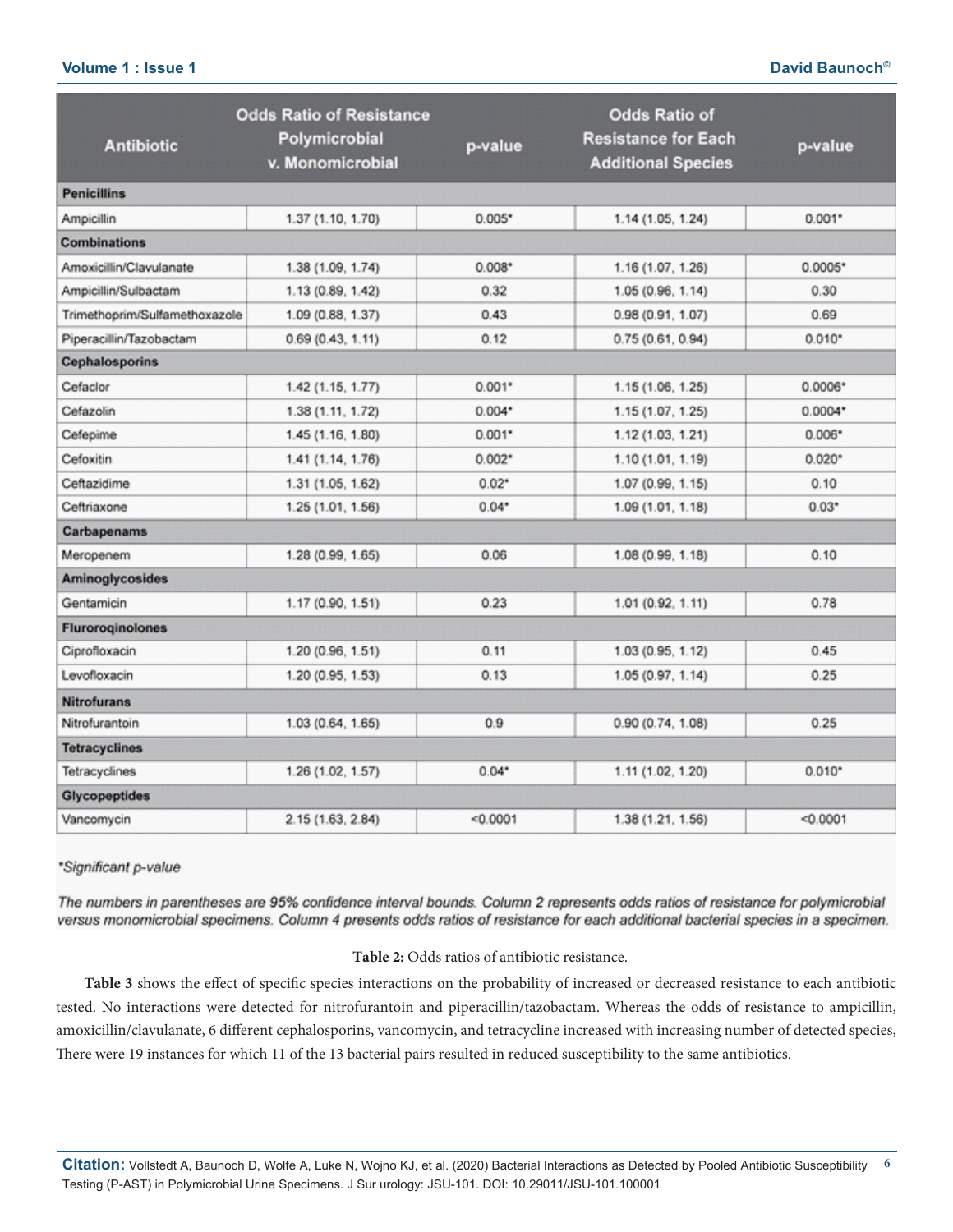| p-value<br>$1 \le 0.0001$<br>$2 \le 0.001$<br>$3 \leq 0.01$<br>$4 \leq 0.05$ | Amoxicillin/Clavulanate                           | Ampicillin                             | Ampicillin/Sulbactam             | Cefaclor                                             | Cefazolin          | Cefepime                                | Cefoxitin                        | Ceftazidime            | Ceftriaxone                            | Ciprofloxacin                             | Levofloxacin                    | Gentamicin                         | Meropenem                                      | Tetracycline                                      | TMP/Sulfamethoxazole                     | Vancomycin                                                                                                      |
|------------------------------------------------------------------------------|---------------------------------------------------|----------------------------------------|----------------------------------|------------------------------------------------------|--------------------|-----------------------------------------|----------------------------------|------------------------|----------------------------------------|-------------------------------------------|---------------------------------|------------------------------------|------------------------------------------------|---------------------------------------------------|------------------------------------------|-----------------------------------------------------------------------------------------------------------------|
| E. coli & K.<br>oxytoca                                                      |                                                   |                                        |                                  |                                                      |                    | ٠.<br>$\mathbf{I}$<br>$\downarrow \psi$ |                                  |                        |                                        | s.<br>$\mathbf{I}$<br>$\downarrow \psi$   |                                 |                                    |                                                | э<br>$\mathbf{3}$<br>$\downarrow \psi$            |                                          |                                                                                                                 |
| E. coli & K.<br>pneumoniae                                                   |                                                   |                                        | $\ddot{\phantom{a}}$<br>个        | $\mathbf{d}_i$<br>个                                  |                    |                                         |                                  |                        |                                        |                                           | $\overline{a}$<br>⊕             |                                    |                                                | 4<br>$\mathbf{1}$<br>$\downarrow \Downarrow$      |                                          |                                                                                                                 |
| E. coli & P. mirabilis                                                       |                                                   |                                        |                                  | $\mathbf{f}$<br>ŧ<br>↓<br>$\mathbb{I}_{\mathcal{P}}$ | $\mathbf{1}$<br>J, |                                         | ٠<br>1<br>$\downarrow$<br>$\psi$ | $\,$ 1<br>1<br>Ŵ,<br>↓ | $\overline{\mathbf{1}}$<br>$\psi$<br>↓ |                                           |                                 |                                    |                                                |                                                   |                                          |                                                                                                                 |
| E. coli & S. agalactiae                                                      |                                                   | ١<br>1<br>↓ ↓                          |                                  |                                                      |                    | 1<br>٠<br>↓ ↓                           |                                  | ٠<br>٠<br>♦<br>↓       | $\overline{3}$<br>1<br>$\psi$<br>↓     | $\dot{z}$<br>$\psi$                       | $\mathbf{3}$<br>⊕               |                                    |                                                | s<br>2 1<br>↓ ↓                                   | $^\mathrm{I}$<br>↓ ↓                     |                                                                                                                 |
| E. faecalis & E. coli                                                        | $\mathbf{1}$<br>$\mathbf{I}$<br>$\downarrow \psi$ |                                        | s<br>1<br>$\psi$<br>$\downarrow$ |                                                      |                    |                                         |                                  |                        |                                        |                                           | $\overline{\mathbf{3}}$<br>Ŵ,   |                                    | ٠.<br>$\mathbf{1}$<br>$\mathbb{Q}$<br>↓        | $\overline{4}$<br>v                               |                                          |                                                                                                                 |
| E. faecalis & K.<br>pneumoniae                                               | $\stackrel{\scriptscriptstyle\bullet}{\Uparrow}$  |                                        | 4<br>个                           |                                                      |                    |                                         |                                  |                        |                                        |                                           |                                 |                                    | 1<br>1<br>↓<br>Ý                               | $\,$ 1<br>1<br>$\overline{\psi}$<br>↓             |                                          |                                                                                                                 |
| E. faecalis &<br>P. aeruginosa                                               |                                                   |                                        |                                  |                                                      |                    |                                         |                                  |                        |                                        |                                           |                                 |                                    | $\ddot{\phantom{1}}$<br>$\mathbf{I}$<br>↓<br>Ý |                                                   |                                          |                                                                                                                 |
| E. faecalis &<br>P. mirabilis                                                |                                                   |                                        |                                  |                                                      |                    |                                         |                                  |                        |                                        |                                           |                                 |                                    | 2<br>٠<br>↓ ↓                                  |                                                   |                                          |                                                                                                                 |
| E. faecalis &<br>S. agalactiae                                               |                                                   | z<br>$\mathbf{I}$<br>$\downarrow \psi$ |                                  |                                                      |                    |                                         |                                  |                        |                                        |                                           |                                 |                                    |                                                | 1<br>↑                                            |                                          | 1<br>$\,$<br>$\downarrow \psi$                                                                                  |
| CoNS & E. coli                                                               | 1<br>$\mathbf{I}$<br>Ŵ,<br>↓                      |                                        |                                  |                                                      |                    |                                         |                                  |                        | ١<br>1<br>₩<br>↓                       |                                           | ٠<br>个                          |                                    |                                                | 4<br>Ŵ,<br>↓                                      | 14<br>$\overline{\phantom{a}}$<br>↓<br>y |                                                                                                                 |
| CoNS & E. faecalis                                                           | $^\dagger$<br>$\mathbf{I}$<br>$\downarrow \psi$   |                                        |                                  |                                                      |                    |                                         |                                  |                        |                                        |                                           |                                 | $\mathbf{I}$<br>Ý                  |                                                | $\overleftrightarrow{\mathbf{v}}$<br>$\mathbf{I}$ |                                          | $\ddot{\phantom{a}}$<br>v                                                                                       |
| CoNS & K.<br>pneumoniae                                                      | 1<br>1<br>↓ ↓                                     |                                        |                                  |                                                      |                    |                                         |                                  |                        | 4<br>1<br>¥,<br>↓                      | $\,$ 1<br>Ý<br>↓                          | 13<br>$\hat{\mathbb{P}}_s$<br>↓ | v<br>↓                             |                                                |                                                   | ż<br>1<br>Ý<br>↓                         |                                                                                                                 |
| CoNS & S. agalactiae                                                         |                                                   |                                        |                                  |                                                      |                    |                                         |                                  |                        | $\overline{4}$<br>Ŵ,                   | $\overline{a}$<br>$\mathbf{I}$<br>Ŵ,<br>↓ | $\overline{ }$<br>⊕             | $\overline{a}$<br>4<br>$\psi$<br>↓ |                                                | 1<br>v                                            | $\blacksquare$<br>Ŵ,                     | $\stackrel{\centerdot}{\blacktriangledown} \stackrel{\centerdot}{\Downarrow} \stackrel{\centerdot}{\Downarrow}$ |

## **Volume 1 : Issue 1 David Baunoch©**

← Highest Single Agent Interactions (44)

49) Union Principle Interactions (49)

No significant interactions found for: Nitrofurantoin and Piperacillin/Tazobactam An upward arrow indicates an increase in resistance. A downward arrow indicates a decrease in resistance. Only the statistically significant ( $p < 0.05$ ) interactions are shown.

**Table 3:** Effects of organism interactions on antibiotic resistance.

Using HSAP, there were 44 instances for which 13 pairs of bacteria showed statistically significant interactions that either increased or decreased the probability of resistance to the antibiotics tested. According to the HSAP principle, most interactions resulted in a decreased probability of resistance. Only 6/44 (13.6%) pairings resulted in increased odds of antibiotic resistance, whereas a decreased probability occurred in 38/44 (86.4%) of pairings.

The bacterial combinations that increased the probability of antibiotic resistance according to the HSAP model were *E. faecalis* and *K. pneumoniae* (amoxicillin/clavulanate, p = 0.02 and ampicillin/sulbactam, p = 0.03), *E. coli* and *K*. *pneumonia*e (ampicillin/sulbactam, p = 0.04 and cefaclor, p = 0.05), CoNS and *E. coli* and (levofloxacin, p < 0.001), *E. faecalis* and *S. agalactiae* (tetracycline, p < 0.001).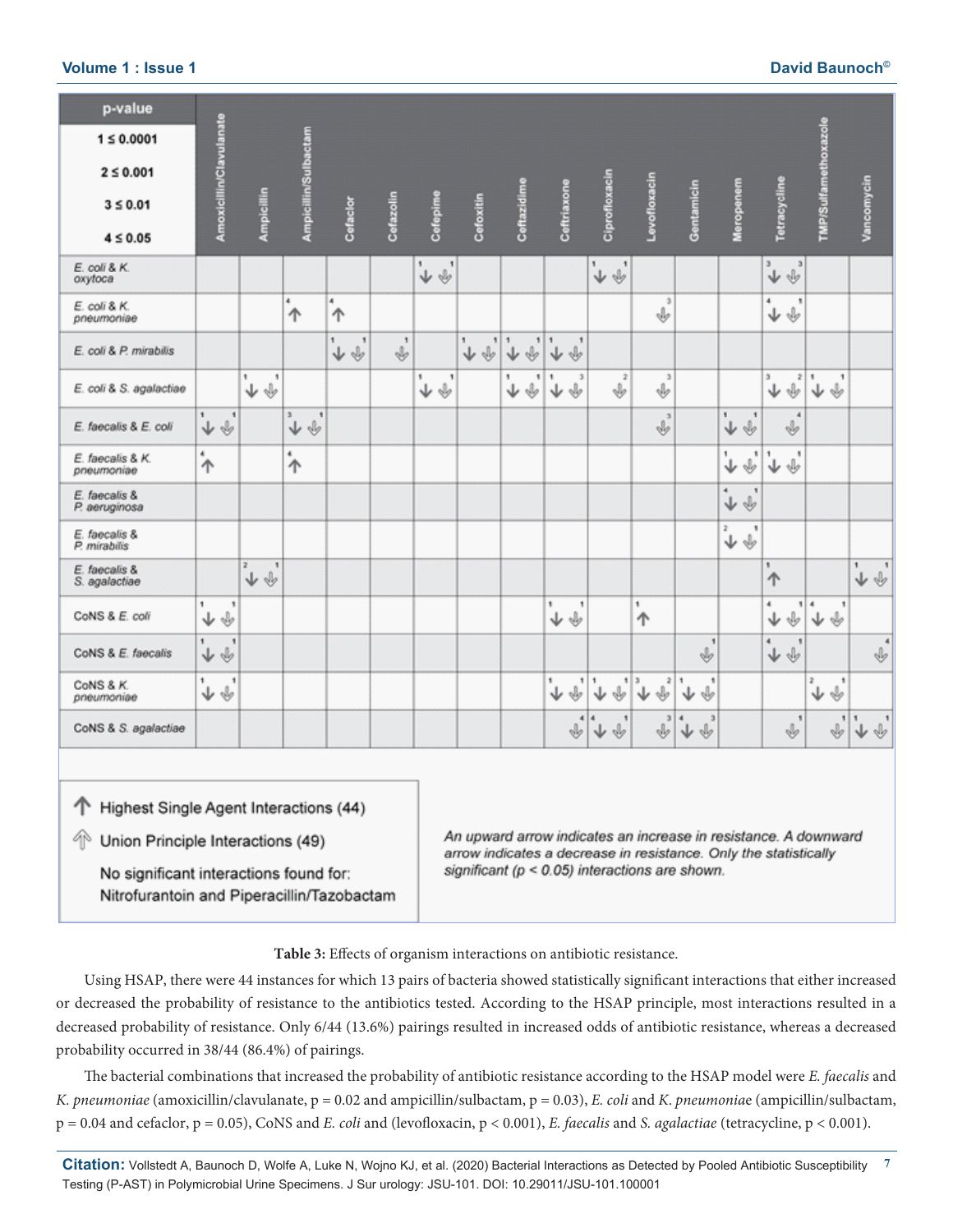The UP model identified 49 statistically significant interactions, all of which showed decreased probability of resistance to the antibiotics tested.

To illustrate the model, one specific pair is presented in graphical form. **Figure 2** shows the predicted probabilities of resistance to ampicillin/sulbactam, cefaclor, and tetracycline by monomicrobial positive cultures for *E. coli* and *K. pneumoniae* and a polymicrobial culture positive for both *E. coli* and *K. pneumoniae*. When the HSAP model was used, the pairing of *E. coli* and *K. pneumoniae* resulted in either a significant increase or significant decrease in the probability of resistance depending on the antibiotic tested. For example,when ampicillin/sulbactam or cefaclor was applied to the the combination of *E. coli* and *K. pneumoniae*, the resistance rate was higher than either *E. coli* or *K. pneumoniae* alone. In contrast, the resistance rate to tetracycline of the same combination of species, *E. coli* and *K. pneumoniae,* was intermediate between the resistance rates to each species alone.



**Figure 2:** The effects of *E. coli* and *K. pneumoniae* interactions on resistance to ampicillin/sulbactam, cefaclor, and tetracycline  $(p = 0.05)$ .

# **Discussion**

These results demonstrate that polymicrobial infections, which constituted 56.1% (758/1,352) of positive samples with susceptibility results, can alter response to antibiotics. This alteration in susceptibility is associated with specific bacterial combinations, the antibiotic tested and the number of bacteria in the polymicrobial sample.

There is a growing concern that the number of multiresistant strains of bacteria is increasing despite the addition of antibiotic stewardship programs. In the polymicrobial sample, we see the effect of the increased resistance due to the presence of multiple resistance genes in that the odds of resistance increased per each organism added for 2 penicillin antibiotics, 5 cephalosporine, vancomycin, and tetracycline. Previous studies show that clinical isolates can protect other species from antibiotics with various interactions demonstrating a higher than a 3.5-fold increase in antimicrobial tolerance [8]. In the case of penicillin's and cephalosporins, the whole population may be protected by the

ability of a single resistant bacteria species, by breaking down the penicillin or cephalosporine with β-lactamase inhibitor [9]. The likelihood of the polymicrobial sample containing such a protective species increases with each additional bacterial species added to the polymicrobial mix. Additionally, antibiotic resistance can be conferred by one bacterium on another bacterium through Horizontal Gene Transfer (HGT) of antibiotic resistance genes [10].

Increasing the complexity of the interactions, thirteen specific bacterial pairs had one or more significant interactions when tested in the presence of 16 of the 18 antibiotics or antibiotic combinations using HSAP and UP. Of these interactions, 38 resulted in a decreased probability of resistance, while 6 resulted in an increased probability of resistance. The combination of *E. coli*  and *K. pneumoniae* resulted in an increased probability of resistance to ampicillin/sulbactam and cefaclor, but decreased probability of resistance to tetracycline. *E. faecalis* together with *K. pneumoniae* resulted in increased resistance to amoxicillin/clavulanate and ampicillin/sulbactam, but decreased resistance to levofloxacin,

**Citation:** Vollstedt A, Baunoch D, Wolfe A, Luke N, Wojno KJ, et al. (2020) Bacterial Interactions as Detected by Pooled Antibiotic Susceptibility **8** Testing (P-AST) in Polymicrobial Urine Specimens. J Sur urology: JSU-101. DOI: 10.29011/JSU-101.100001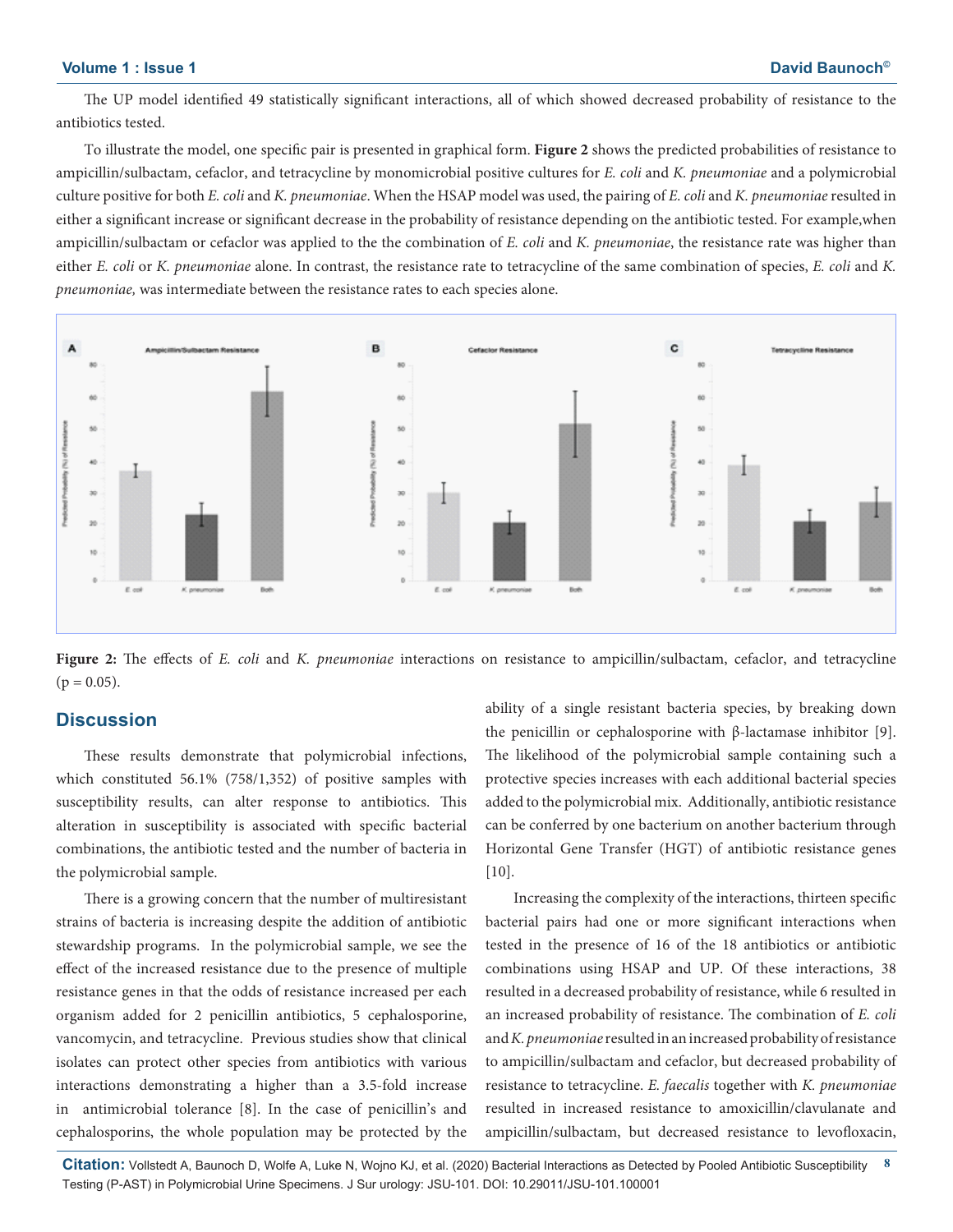## **Volume 1 : Issue 1** David Baunoch®

meropenem, and tetracycline. *E. faecalis* combined with *S. agalactiae* produced an increase in resistance to tetracycline, but decreased resistance to ampicillin and vancomycin. Similarly, the combination of CoNS and *E. coli* produced an increased probability in resistance to levofloxacin, but the same combination produced a decreased probability in resistance to amoxicillin/clavulanate, ceftriaxone, tetracycline, and trimethoprim/sulfamethoxazole. These differences may be attributed to the unique mechanisms of action of the specific antibiotics.

A similar set of contrasts is observed from the perspective of individual antibiotics. Different pairs of bacteria caused both increased and decreased resistance to amoxicillin/clavulanate, ampicillin/sulbactam, cefaclor, levofloxacin, and tetracycline. For instance, *E. coli* combined with *K. pneumoniae* produced an increase in resistance to cefaclor, while *E. coli* combined with *P. mirabilis* produced a decrease in resistance to cefaclor. These results highlight the importance of accurate identification of bacteria in polymicrobial infections: a difference in identification of one species can influence antibiotic resistance.

The observed effects on antibiotic resistance in polymicrobial infections may be due to cooperative and/or competitive interactions between bacteria. Resistant bacteria can cooperatively protect susceptible bacteria by degrading antibiotics, as occurs when secreted beta-lactamase degrades beta-lactam antibiotics [11]. Antibiotic resistance can be conferred by one bacterium on another bacterium by means of horizontal gene transfer (HGT) of antibiotic resistance genes [10]. Bacterial interactions with host macrophages can promote HGT. For instance, *P. aeruginosa*, when present in biofilms, produces extracellular DNA that induces neutrophils to produce pro-inflammatory cytokines (IL-8 and IL-1 beta). The ensuing inflammation can promote HGT involving *E. coli* [12]. Interestingly, some antibiotics can also promote HGT: antibiotics that cause bacterial lysis release DNA and proteins that can be taken up by other bacteria [12]. In addition, one bacterium can stimulate gene expression in another bacterium, resulting in upregulation of efflux pumps leading to increased antibiotic resistance [7]. Bacterial community spatial structuring within a polymicrobial biofilm may also affect the efficacy of antibiotics [13,14].

Decreased resistance to antibiotics in polymicrobial specimens may also be due to competitive mechanisms between bacteria. *P. aeruginosa* has been documented to produce antibiotics, whereas *Enterococcus* species produce and secrete bacteriocins [15,16]. Gram-negative bacteria have developed a number of specialized secretion systems that can perform protective functions. Type V secretion systems secrete proteases that digest IgA, surface receptors that bind the constant region of IgG, and virulence factor/adhesin proteins that promote colonization [17-20]. Type VI secretion systems allow Gram-negative bacteria to secrete antibacterial toxins directly into other bacteria [21,22]. At the same time, Type VI systems mediate DNA acquisition via HGT; an example is the capacity for *A. baumannii* to rapidly acquire resistance genes from *E. coli* by means of Type VI transfer systems [23,24].

One type of bacterial interaction can cause a paradoxical result: cross-feeding between bacteria can produce decreased antibiotic resistance. This may explain our observed decreased probability of antibiotic resistance seen in most specific organism combinations. Cross-feeding is a process by which one organism produces metabolites that promote the survival of another organism [25,26]. However, this interaction can produce a chain of dependencies, leaving the entire chain only as resistant as the most susceptible bacterium. Adamowicz et al. [7] showed that bacterial species were inhibited at significantly lower antibiotic concentrations in crossfeeding communities than in monoculture, coined as the "weakest link" model.

None of these potentially important changes of drug responses would be captured through routine ATS testings done on bacterium in isolation. There is growing evidence that testing the bacterium in association with other organisms may improve clinical outcomes. In a retrospective research study involving 66,383 subjects cared for by house-call health care physicians, subjects with possible UTI were split into 2 cohorts; one treated based upon the results from SUC and an assay incorporating P-AST. The complete number of emergency department and hospitalization visits were compared. The P-AST cohort was associated with a significant decrease in hospital admissions and/or emergency department as compard to the SUC cohort [27].

Strengths of the study include the large number of samples coming from multiple urology clinics across the United States. Additionally, interactions were analyzed using specimens collected from the clinical setting.

## **Conclusions**

Bacteria are social organisms that interact within and between species. Key interactions play critical roles in the growth, pathogenesis, and virulence of bacterial species. Because of these key and specific interactions, correct identification of bacterial species increases in significance. In order to accurately assess these interactions and provide clinical context, we have developed P-AST, a pooled antibiotic susceptibility test. Using this methodology, we

**Citation:** Vollstedt A, Baunoch D, Wolfe A, Luke N, Wojno KJ, et al. (2020) Bacterial Interactions as Detected by Pooled Antibiotic Susceptibility **9** Testing (P-AST) in Polymicrobial Urine Specimens. J Sur urology: JSU-101. DOI: 10.29011/JSU-101.100001